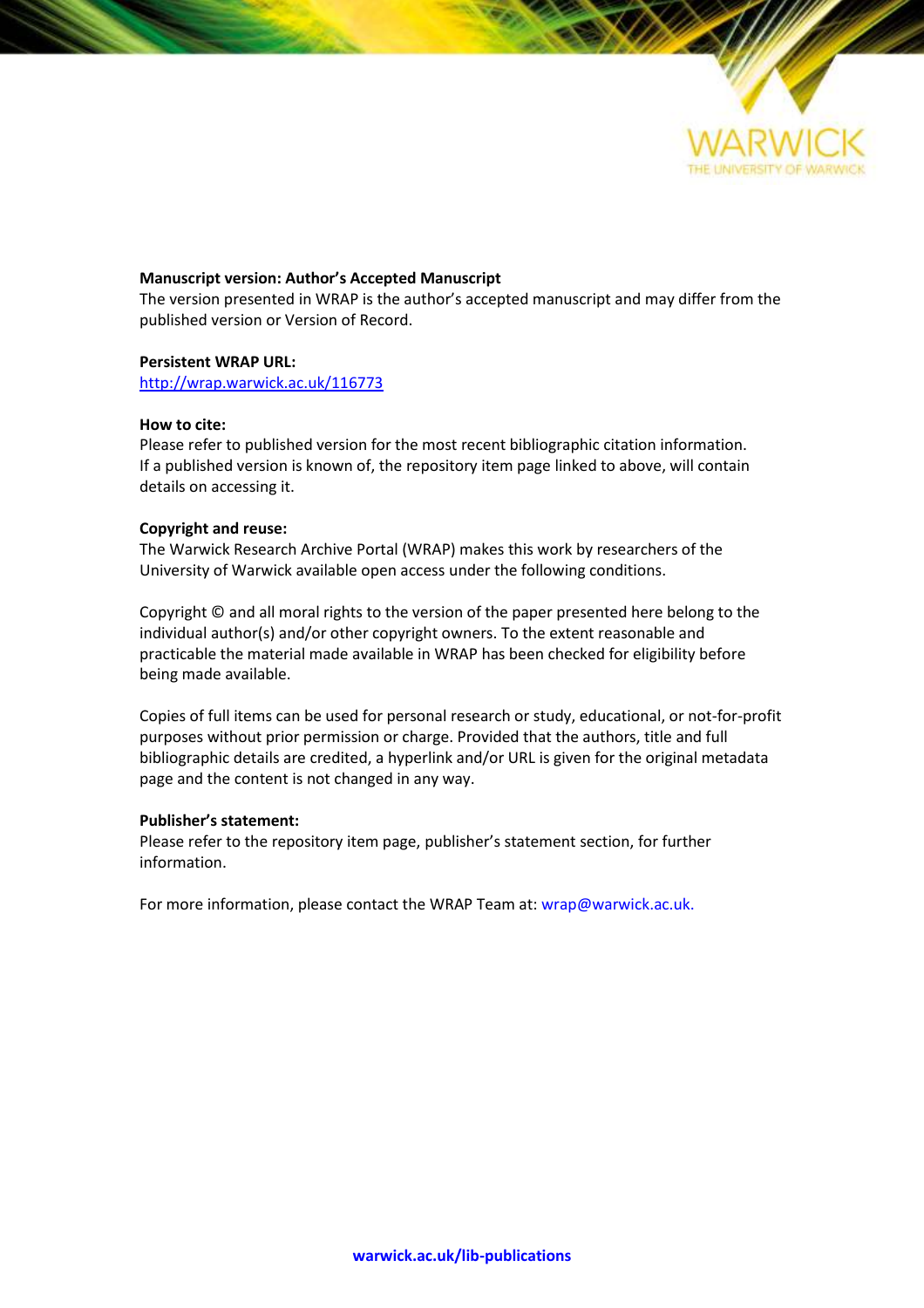## Fatigue in radiology: A fertile area for future research

## Abstract

Fatigue in radiologists may be responsible for a large number of medical errors. This review describes the latest research on fatigue in radiology. This includes measurement methods, and recent evidence on how fatigue affects accuracy in laboratory test conditions and in clinical practice. The extensive opportunities for future research in the area are explored, including testing interventions to reduce fatigue-related error, and further understanding of which fatigue measures correlate with errors. Finally we explore the possibility of answering these questions using large population based observational studies and pragmatic integrated randomised controlled trials.

## Introduction

Fatigue in medical professionals is detrimental to wellbeing and morale, and may result in medical errors. In this review, we focus on the effect of fatigue on medical errors by radiologists. There may be more than eleven thousand preventable hospital deaths in English NHS acute hospitals each year of which diagnostic error contributes to over eight thousand.<sup>1</sup> This is a conservative estimate, with previous estimates serious disability or death caused by healthcare interventions in as many as 60 000 to 255 000 NHS patients.<sup>2</sup> The proportion of these which can be attributed to fatigue is not known. However we do know that more radiological errors occur towards the end of a shift then at the beginning, and that longer shifts in medicine are associated with higher rates of medical errors, and personal injury.<sup>3-5</sup> The problems are exacerbated because the workload of radiological services is increasing dramatically (by an estimated  $10 - 12%$  per year) and this is occurring without a concomitant increase in the number of staff. <sup>6</sup> Whilst the potential harm from fatigue in radiology is very large, there is surprisingly little research in the area. In this review we examine the different types and classifications of fatigue, the current evidence base using laboratory test sets and in real world observational studies and trials, and discuss future research directions.

# Measurement of Fatigue

Fatigue is commonly described as feelings of weakness, lack of energy, and a desire to rest, and is associated with impairments in the ability to function.<sup>78</sup> It is typically divided into two related subtypes: physical and mental fatigue. Physical fatigue is a deterioration in the muscles' ability to create or sustain force, which results in difficulties in controlling and co-ordinating muscles, while mental fatigue is a reduction in the ability to perform mental tasks. 9 In relation to radiology there is further subset: ocular fatigue related to vision. Measurement of fatigue can be objective or subjective, and each measurement method may cover one or more of these categories.

A range of tools have been developed to measure fatigue. It is of note that some measures used to examine fatigue were designed to measure tiredness. It much of the literature, fatigue and tiredness (or 'sleepiness) and used interchangeably. Several reviews have examined these tools.<sup>8 10 11</sup> The majority of these rely of subjective assessment in the form of self-reported rating scales or checklists. Shahid and colleagues described both short-term (e.g. Karolinska Sleepiness Scale,<sup>12</sup> Stanford Sleepiness Scale<sup>13</sup>) and global measures of sleepiness (e.g. Epworth Sleepiness Scale Scale,<sup>14</sup> Sleep Wake Activity Inventory<sup>15</sup>).<sup>8</sup> Krupinski and Reiner reported on several additional measures,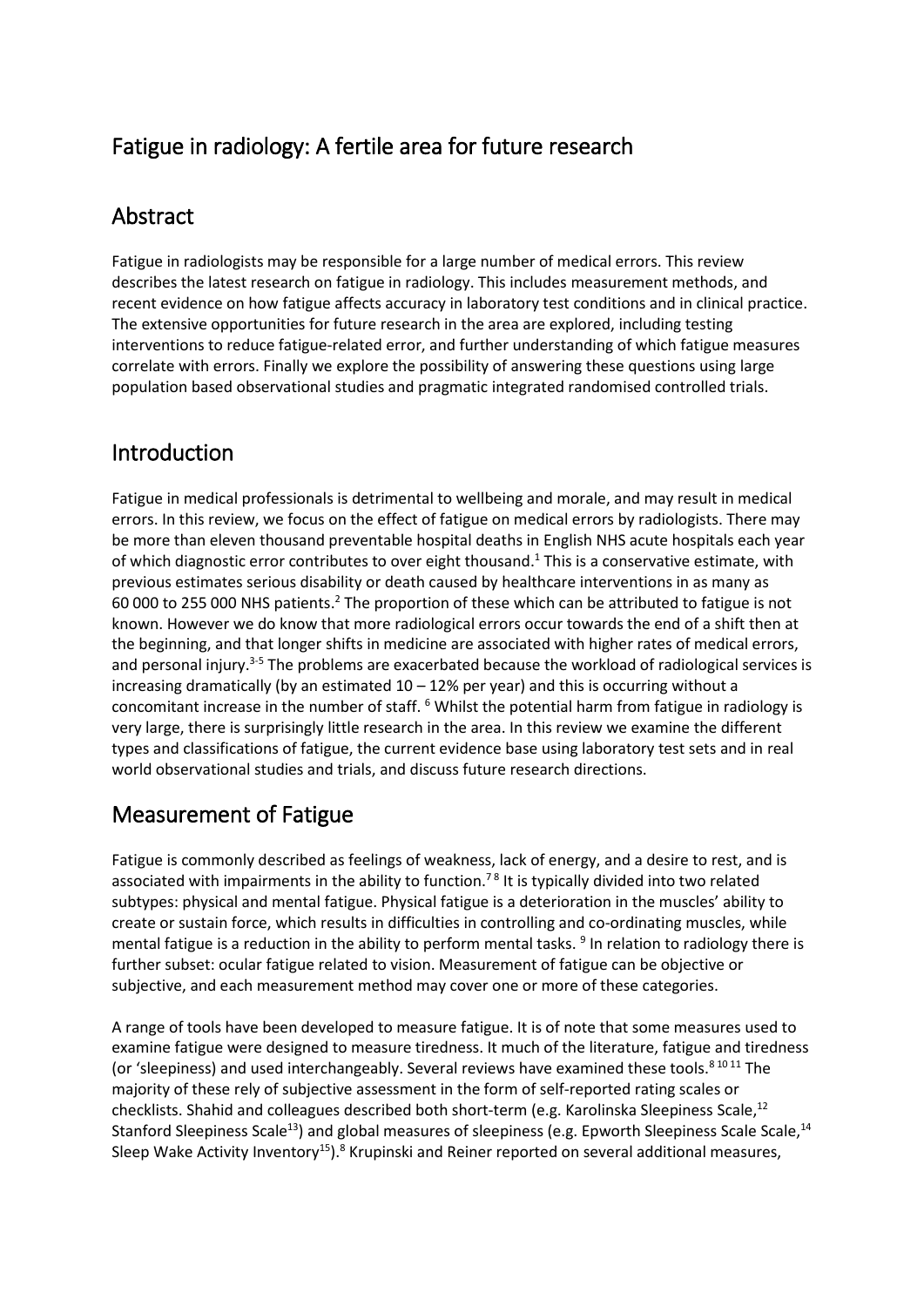including the Pittsburgh Sleep Quality Index<sup>16</sup> and the Swedish Occupational Fatigue Inventory (SOFI). 10 17

Objective measures of fatigue have also been described. For example, the Maintenance of Wakefulness Test (which examines alertness during the day) in which participants sit in a dimly lit room and are instructed to remain awake; the Psychomotor Vigilance Task (a test of sustained attention, during which participants are instructed to respond to stimuli by press a button – the test measures the number of responses/failures to respond); and the Continuous Performance Test (another measure of sustained attention, during which participants are presented with unstimulating tasks and are instructed to respond to certain stimuli while ignoring others). Krupinski, Reiner, Waite and colleagues have described alternative approaches to the measurement of fatigue, such as monitoring of blood pressure, galvanic skin responses and heart rate.<sup>1011</sup> They also highlight the importance of visual fatigue in medical imaging. Interpreting medical images is a demanding and repetitive visual search task, and errors (false-negatives) are relatively common.<sup>18</sup> Aside from selfreported measures, the main approaches to examining visual fatigue are through the assessment of accommodation (the adjustment of the curvature of the lens of the eye to change focus between objects in the distance and up close) and vergence (obtaining/maintaining binocular vision through the movement of eyes in opposite directions). Accommodation and vergence decline with fatigue. <sup>10</sup>  $11$  Others suggest critical fusion frequency (the frequency at which a flickering light is viewed as stable) and eye blink rate as objective measures of visual fatigue.<sup>1920</sup> Few of these measures have been employed in research on fatigue in medical imaging.

Whilst there is reasonable consensus amongst researchers about the range of objective and subjective tools which are suitable to measure fatigue, there is very little research which links scores on these measures to clinically relevant outcomes from radiology, such as detection rates or error rates. Without knowing the relationship of these fatigue measures to clinical outcomes, studies using these measures are less likely to influence clinical practice. Whilst it is important to minimise fatigue for the wellbeing of radiologists, understanding how fatigue can result in missing clinically relevant abnormalities may be more influential. Therefore, patterns of test accuracy, either measured continuously over the course of a radiology reading session or over the whole radiology work day, are often used as an alternative objective measure of fatigue. The psychology literature contains an abundance of studies examining the accuracy of novices at search and vigilance tasks typically lasting up to an hour.<sup>21</sup> This field of research stemmed from an observation that sensitivity of radar operators to detect enemy aircraft or ships on radar screens decreased with time on task, called the vigilance decrement.<sup>22</sup> The radiology reading task is considered a similar high intensity low signal salience task which may exhibit similar patterns,<sup>23</sup> (although differences in expertise, task, and task importance may limit generalisability). Also well-established from the field of psychology is the prevalence effect, where radiologists sensitivity to detect abnormalities is lower when examining test sets with lower prevalence of abnormalities.<sup>24</sup> This may be driven by radiologists expectations of the probability that a case is abnormal before looking at it, resulting in decreases in sensitivity with time on task in low prevalence radiology reading.<sup>25</sup> There is also emerging research on visual adaptation to examining radiology images, with further exploration required to determine whether this impacts patterns of accuracy with time on task.<sup>26</sup> There is a body of research about circadian rhythms (that being, biological processes that vary rhythmically over the course of, approximately, 24 hours). In laboratory settings, time-related variations in performance have been observed for a range motor-, visual-, verbal-, memory-, and sensory tasks.<sup>27</sup> In general, performance on tasks improves over the course of the day and declines during the night, albeit with fluctuations.<sup>27</sup> There is some evidence of a dip in performance after lunch.<sup>28</sup> Circadian rhythms have been hypothesised to apply to radiology accuracy, with some studies reporting that diagnostic accuracy is worse when the interpretation of images takes place later in the day than when it takes place earlier in the day. <sup>29 30</sup> Other studies do not support this.<sup>3132</sup>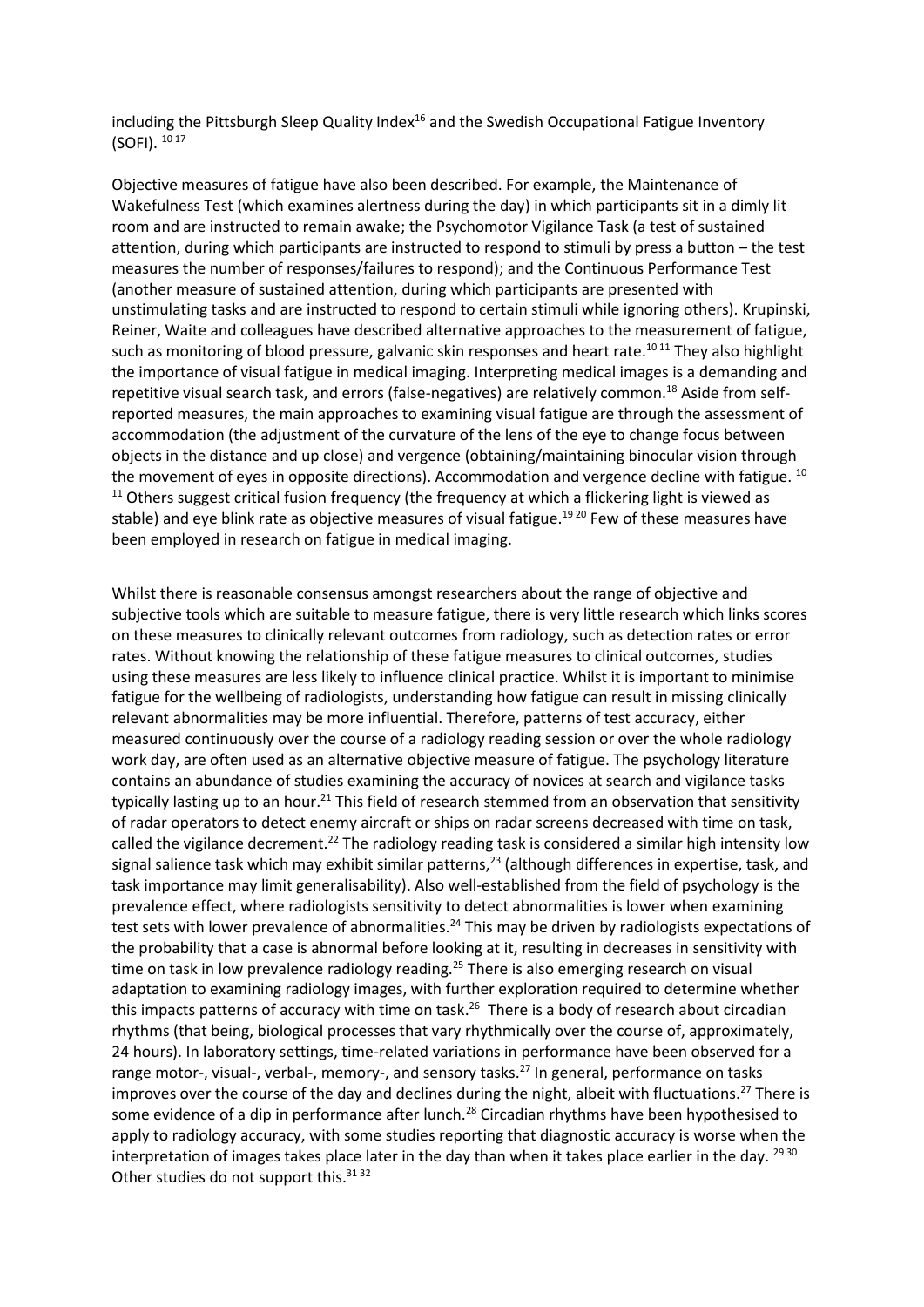## Recent research in the laboratory setting

Studies of the impact of fatigue on medical imaging are rare. Stec and colleagues conducted a systematic review looking for published research on the topic up to January 2017.<sup>33</sup> They identified 27 relevant papers, fewer than half of which were primary studies (n = 10) or 'other' types of studies (n = 3). The remaining 14 papers were themselves reviews.

Krupinski et al conducted a series of experimental studies.  $^{29\,30\,34\,35}$  In the first of these studies, detection of bone fractures was assessed in 40 readers (20 radiologists and 20 residents) who read a series of 60 cases, comprising  $2 - 4$  images, before (early condition) and after (late condition) a day of routine clinical practice. <sup>29</sup> General fatigue was assessed using the SOFI, and visual fatigue (eye strain) was assessed using WAM-5500 Auto Refkeratometer (Grand Seiko, Hiroshima, Japan), which collects pupil diameter and refractive measurement. The authors found that subjective reports of fatigue and eye strain were significantly greater at the 'late' time point compared to the 'early' time point, and that diagnostic accuracy was significantly lower after a day of clinical practice than before (area under the curve early = 0.885, late = 0.852). No direct assessment was made between fatigue measurements and task performance.

In the second of their studies, 44 readers (22 attending radiologists and 22 radiology residents) sought to identify pulmonary nodules in computed tomography of the chest. <sup>30</sup> As in their previous study, performance was examined before and after a day of clinical practice. General fatigue was assessed using the SOFI, with dark vergence (convergence of the eyes in the absence of stimuli) used as a measure of eye strain. Similar results were observed to those of their earlier study;<sup>29</sup> diagnostic accuracy was significantly worse at the end of the day compared to the beginning of the day for the radiology residents (79% vs 75%). No such difference was observed for the attending radiologists. General and visual fatigue were not consistently higher in the late group. Degree of fatigue (ie score on the fatigue inventory or degree of visual strain) and task performance was not directly assessed.

In the third study, 20 radiologists examined computer tomography of multiple injuries after they had completed 8 hours of clinical work (the so-called 'fatigued' group). Fatigue was measured as per the study of Krupinski et al.<sup>29</sup> The fatigued participants were match to 20 non-fatigued participants who had taken part in previous studies by the same research group.<sup>2930</sup> For major fractures, there was no difference in detection between the fatigued and non-fatigued group (ROC AUC 0.945 vs. 0.944, respectively). Again, no direct assessment was conducted between levels of fatigue and task performance. These studies provide some indication that radiologist expertise and experience may affect amount of fatigue experienced, and/or moderate the relationship between fatigue and accuracy, which merits further investigation.

Finally, Hanna et al. examined the effect of overnight shifts on diagnostic accuracy and fatigue in 12 radiologists (5 faculty members and 7 radiology residents).<sup>35</sup> The participants viewed bone radiographs during two conditions, once during the day (non-fatigued condition) and once in the morning after an overnight shift (fatigued condition). They also completed the SOFI. There were significant differences between the two conditions: there were higher fatigue scores on each of the domains of the SOFI, and lower diagnostic accuracy (0.806 vs 0.926) after the shift.

The results of these studies is supported by the review of Stec et al, which concluded that visual fatigue is relative common in radiologists (approximately 35% reported eye strain), and that visual and physical fatigue are associated with worse diagnostic accuracy (as measured by performance during extended periods of time). $33$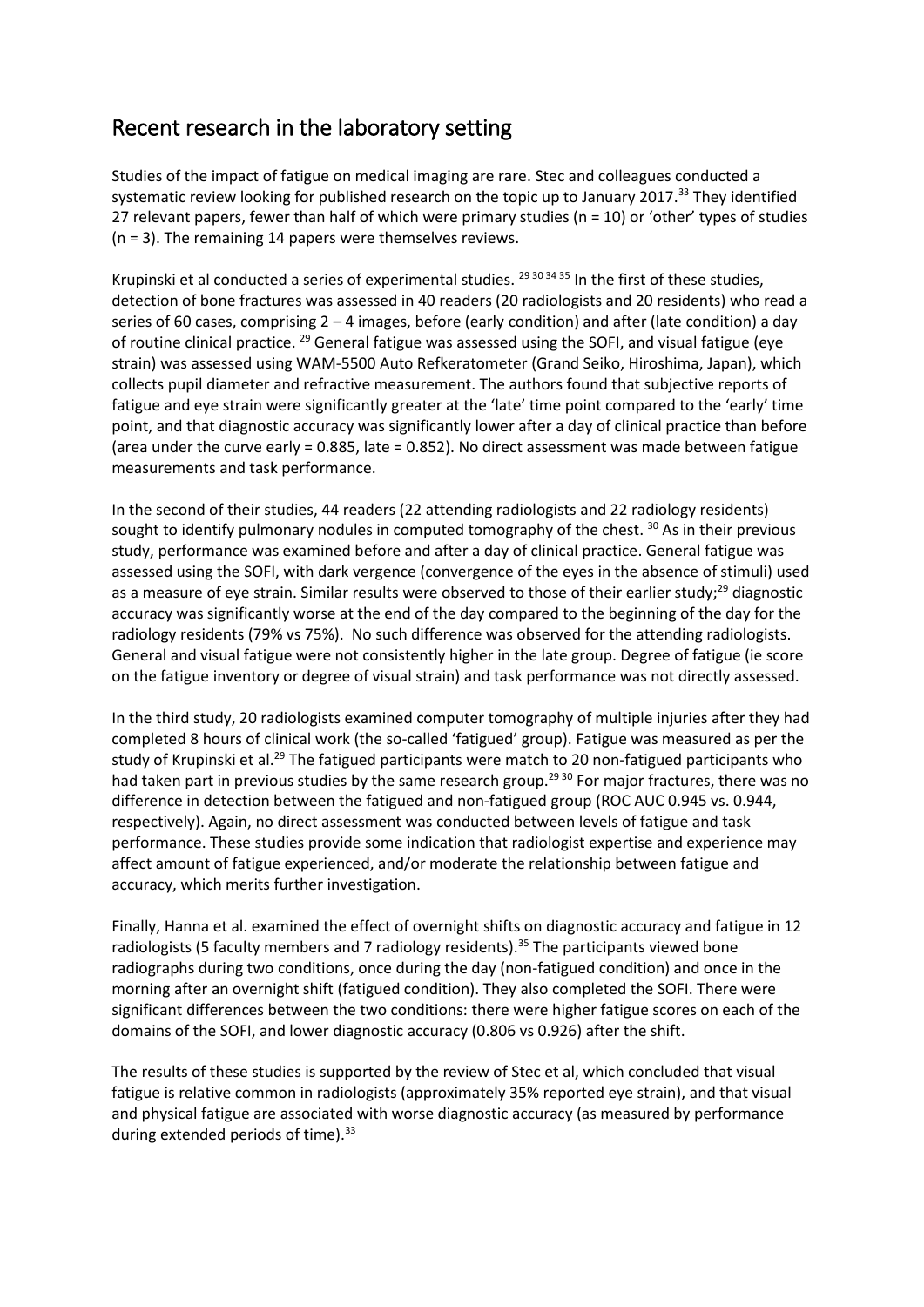## Recent research in clinical practice

While the majority of evidence on the effect of fatigue on performance in medical imaging has been derived from experimental studies, a small number of studies have taken place in clinical practice. This is particularly valuable for understanding the importance of fatigue in the 'real world' as prior evidence has suggested variable associations between performance on experimental tasks and that observed in imaging in clinical practice.<sup>36 37</sup>

Ruutiainen and colleagues compared discrepancies between the preliminary and final interpretation of 8062 medical images of 10 radiology residents who were working long hours (more than 10 consecutive hours). They found that there was a significantly higher rate of major discrepancies (which potentially had an impact on patients) in reports from the final 2 hours of the residents' shifts compared to earlier shifts (2% compared to 1%).

Hanna et al retrospectively analysed the effects of shift length, schedule (regularly, holiday, weekend, extra, backup), and volume of workload on the accuracy of interpretation in a large sample (n = 2,922,377) of radiologic examinations covering a broad range of medical specialties.<sup>5</sup> They found that both longer shifts and higher volumes of work (which are linked to fatigue) were associated with a greater number of major discrepancies in the interpretation of images. Further, a greater number of major discrepancies occurred during the latter part of shifts.

To the best of our knowledge, there has only been one prospective study of fatigue in medical imaging, the Changing case Order to Optimise patterns of Performance in Screening (CO-OPS) trial. This was a large randomised controlled trial that included data from over one million women. Taylor-Phillips and colleagues examined the impact of the vigilance decrement on the performance of pairs of readers (radiologists, radiography advanced practitioners, and breast clinicians) who were evaluating mammograms in the English breast cancer screening programme.<sup>38 39</sup> The reader pairs interpreted batches of approximately 35 mammograms in succession. For half of the pairs, the readers reviewed the batches in the same order (the control group), and for the other half of the pairs one reader read the batches forward, and the other read the batches backwards (the intervention group). If the vigilance decrement was in evidence, the cancer detection rate should decrease with time on task in the control group (as by the end of the batch both readers would be in a low vigilance state) but not in the intervention group (as the readers will be in low vigilance states at different points in the batch). However, no difference was observed in cancer detection rates between the two groups (OR, 1.01; 95% CI, 0.97-1.06), indicating no vigilance decrement. Interestingly, recall rate decreased over time, suggesting that reader performance in terms of positive predictive value actually increased with time on task.

Further analysis of a subset of the CO-OPS dataset has been reported by Stinton et al.<sup>38</sup> They examined recall and cancer detection rates by readers over the course of the day, with data were divided into three equal time periods, based on when the interpretations of mammograms were carried out: 9am to 4:59pm, 5pm to 12:59pm, and 1am to 8:59am. Variability in both recall and cancer detection rates were observed over the course of the day, and multilevel logistic regression indicating that women whose mammograms were interpreted between 5pm and 12:59pm were 1.07 (95% credible interval 1.03 – 1.11) times more likely to be recalled than women whose mammograms were read during each of the other time periods (p<0.001). There was no significant association between time period and cancer detection rate. These patterns were observed in analyses with (1) all readers included, and (2) excluding readers who didn't work during the evening.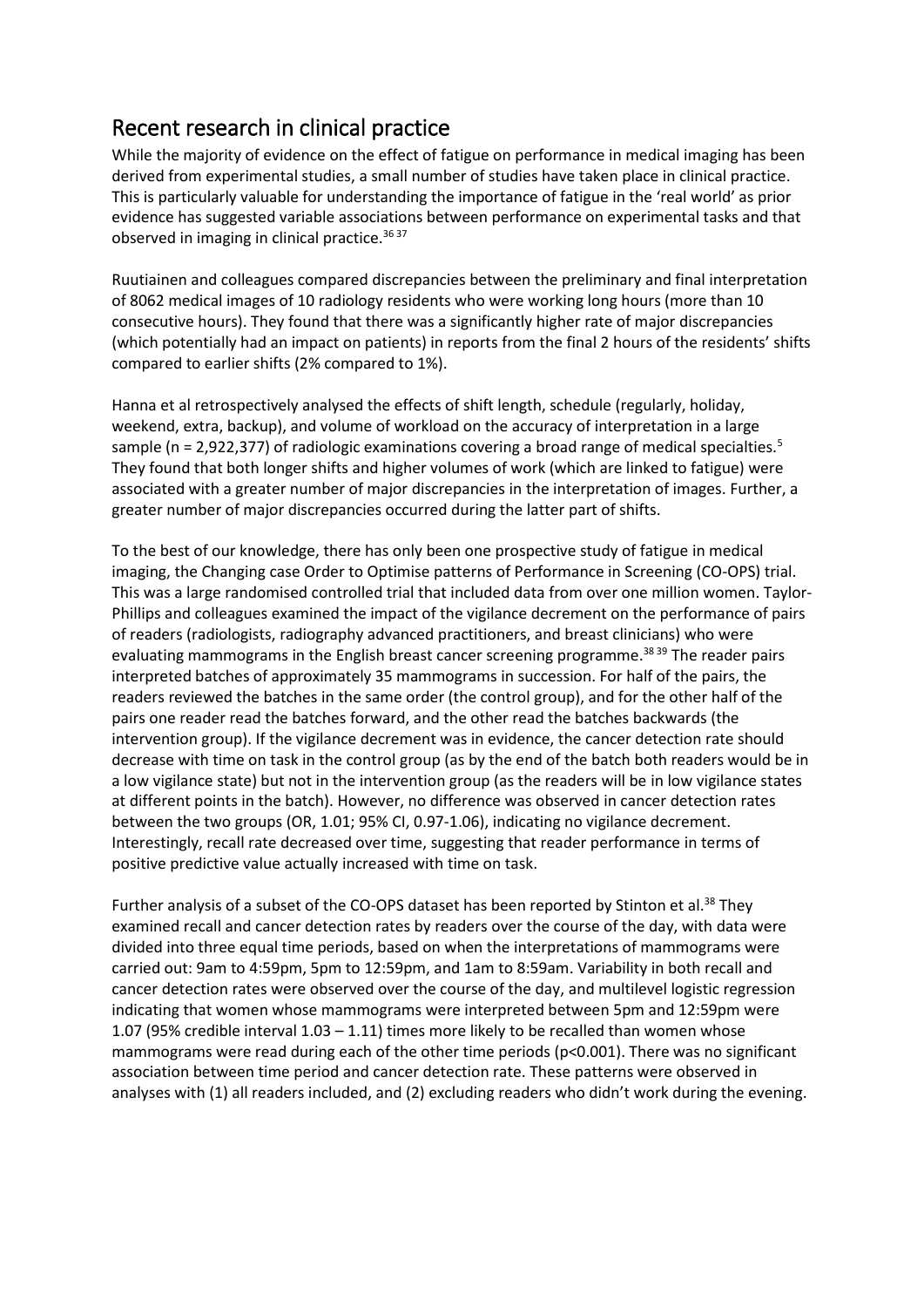## Future Research Opportunities

There is good evidence that fatigue is a serious issue affecting error rates across medicine including radiology. Future research is required to understand which interventions can reduce fatigue in radiologists, and in turn reduce the consequent medical errors. Further, there are many subjective and objective measures of fatigue, but research is required to identify which ones are associated with fatigue-related medical errors. Such information could be used to select fatigue measurements which would identify states of fatigue that may lead to medical errors in real-time. Elsewhere in radiology, technological advances associated with artificial intelligence may affect several elements of the radiology task including those driving fatigue, and such associations require investigation. Finally, the advent of big data provides an opportunity to answer these research questions using methods that were not previously widely available, in large-scale observational and integrated pragmatic trial studies.

There is a scarcity of research investigating the effectiveness of interventions to reduce fatigue and fatigue related errors in radiology. The largest study was a randomised controlled trial of an intervention to change case order in mammography screening detailed above.<sup>39</sup> This study found that the intervention was not effective. The effect of other potential interventions to reduce fatigue in a single reading session, such as break scheduling, interruptions, caffeine, workstation design and ambient lighting, are yet to be robustly tested in a real-world setting. Perhaps the greater opportunity is in investigating fatigue towards the end of a long shift, which may be greater than that which develops within a single radiology session. Interventions in this context may be more organisational such as scheduling of tasks within a shift so that safety critical tasks are towards the beginning, or changes to shift length, shift times, or staffing levels. All such interventions should be designed to support radiologists in managing their own fatigue, rather than taking a top-down mandated approach, and so necessarily study designs to investigate these must be pragmatic and include adaptation to the local context.

We do not know which fatigue measurements are related to increases in rates of medical errors. Large studies are required employing several simple fatigue measures in the same radiologists at the same time, and relating these to real-world error rates. These data would inform which fatigue measures can be used as a proxy for fatigued states that cause medical errors. Then the same measures could be used as proxy outcomes in research studies, and as useful feedback mechanisms in clinical practice.

The advent of artificial intelligence examining radiological images is not new, it is akin to computer aided detection, which has been implemented for many years with varying levels of success. What is new is developments in data storage, linkage and artificial intelligence are resulting in a new generation of automated image reading tools. The accuracy of these is not the focus of this review, but accuracy appears to be dependent on access to large numbers of images with known ground truth, which are becoming increasingly available. What is important from the perspective of radiologist fatigue, is how these developments interact with the radiologist. Fatigue research has shown that in some circumstances specificity and positive predictive value improve as the reading session progresses,<sup>40</sup> which may explain the mechanism through which batch reading improves specificity.<sup>41</sup> Building on this human factors and fatigue research we can postulate that if artificial intelligence was used to sift out the straightforward normal cases then this would increase case difficulty read by radiologists, which may increase fatigue but also increase prevalence and therefore sensitivity.<sup>23 24</sup> If artificial intelligence were implemented to highlight suspicious radiological areas then it may interrupt the reading session with false positive prompts, and negatively affect specificity, in a similar manner to its predecessor, computer-aided detection in breast screening.<sup>4243</sup>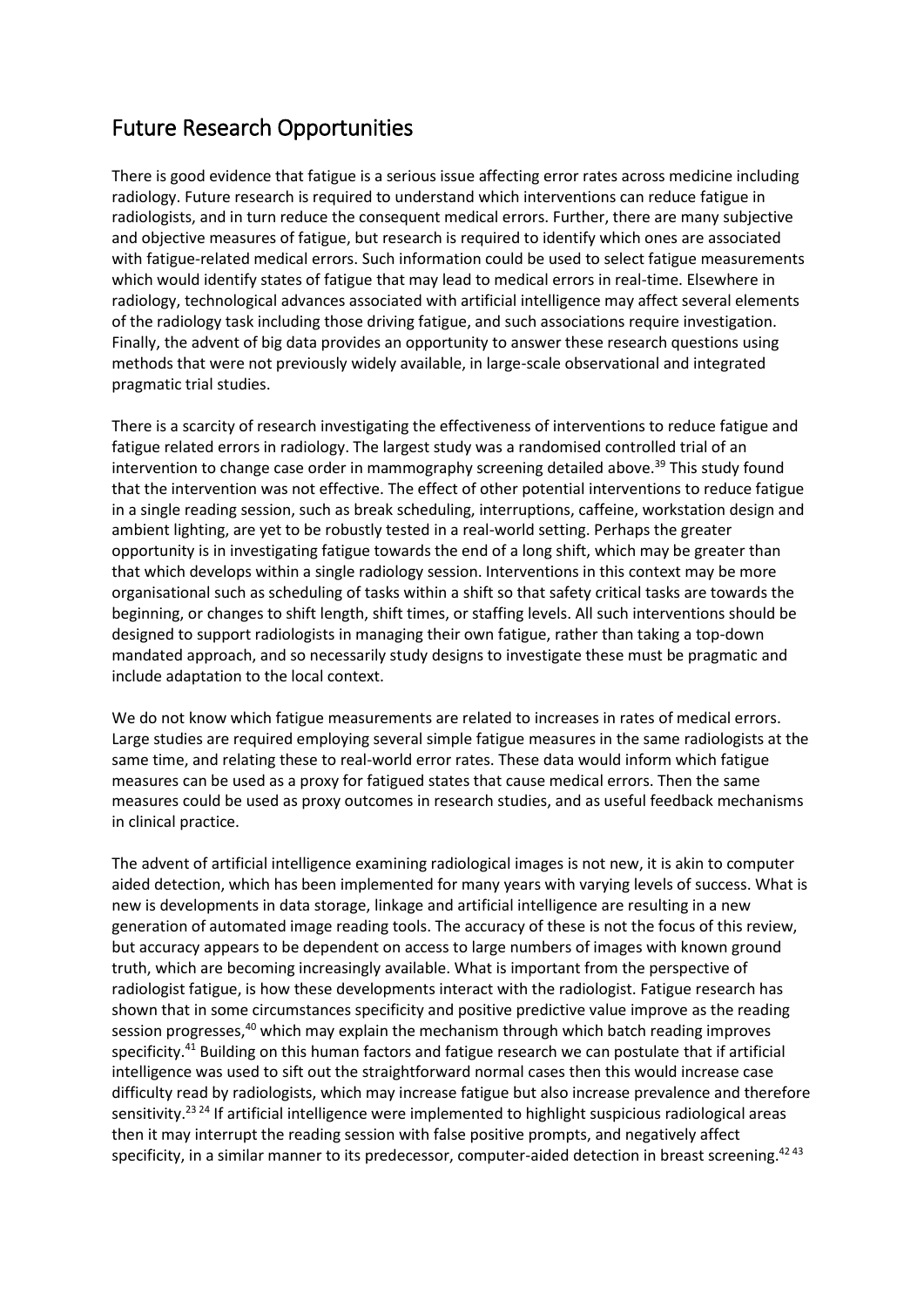The challenge in measuring radiologist fatigue is one shared by researchers measuring all elements of radiologists' performance and accuracy, that of statistical power. We want to know which equipment, workstations, working hours, conditions and tests enable radiologists to be as accurate as possible. We want the outcomes of our research studies to be clinically meaningful, for example measuring numbers of clinically significant missed cases/abnormalities. This requires either test sets enriched with unrealistic numbers and types of abnormalities, or very large studies. As there is reasonable evidence that radiologists' behaviour examining enriched test sets is not generalizable to clinical practice,  $36\,37$  the future appears to lie in very large studies.

The era of 'big data' provides great potential and risk for research. Computerised patient records and images on a large scale provide fantastic research opportunities that are only beginning to be realised. Breast cancer screening in England is an example at the forefront of this. This screening programme has one single computer programme to manage patient records, so recording is relatively uniform across the country. This computer programme has regular data linkage to and from the national cancer registry which contains long term patient follow-up data. This has allowed a wealth of observational research, and more recently changes to the software to integrate randomisation. This internal randomisation, and follow up to clinically relevant outcomes allows us to automate the running of randomised controlled trials such as the CO-OPS trial of one million women<sup>39</sup> and the age extension trial of six million<sup>44</sup>. Such automation allows much larger trials at significantly lower cost. Where possible such pragmatic integrated randomised controlled trials provide the least biased form of fatigue research available. Where randomisation is not possible or practical, for example comparing different reading room designs, observational research remains valuable.

In the transition to use of big data routinely in radiology research and audit there is a real risk of inappropriate analyses leading to incorrect conclusions. There is now a plethora of observational data available in radiology, in the images themselves and the associated patient data. Observational study designs have many confounders and caution is required in drawing conclusions from such designs. The increased availability of large sample sizes could lead to increased publication bias through publication only when results are 'interesting'. For example in the UK an observational analysis of increased death rates of patients admitted to hospitals at weekend was used as rationale for seven day working.45 46 However, a driving factor of the effect is increased severity of illness in those admitted at the weekend, with the authors themselves stating that "to assume that they [extra deaths at weekend] are avoidable would be rash and misleading". This is one of the more prominent examples of the difficulties of ascribing cause and effect when only observational data are available. Research methods training should become more widely available to those who audit and analyse such data, to ensure analysis takes account of confounders and to prevent incorrect inference. In fatigue research, particular attention should be paid to individual differences between radiologists, for example through including radiologists in analyses as a random effect.

The success of future research in fatigue will depend heavily on the culture in radiology work environments. An individual radiologist's performance data has the potential to be a very powerful tool for constantly improving performance, if communicated accurately in a positive learning environment. Similarly, research can be completely anonymised with respect to both patients and radiologists, allowing large research studies with lower perceived risk. If such data is used in an adversarial manner, as performance management, in a blame culture, or even in misconduct lawsuits then big data could be perceived as big brother. This would limit the willingness of radiologists to engage with big data in an open manner conducive to learning and improvement.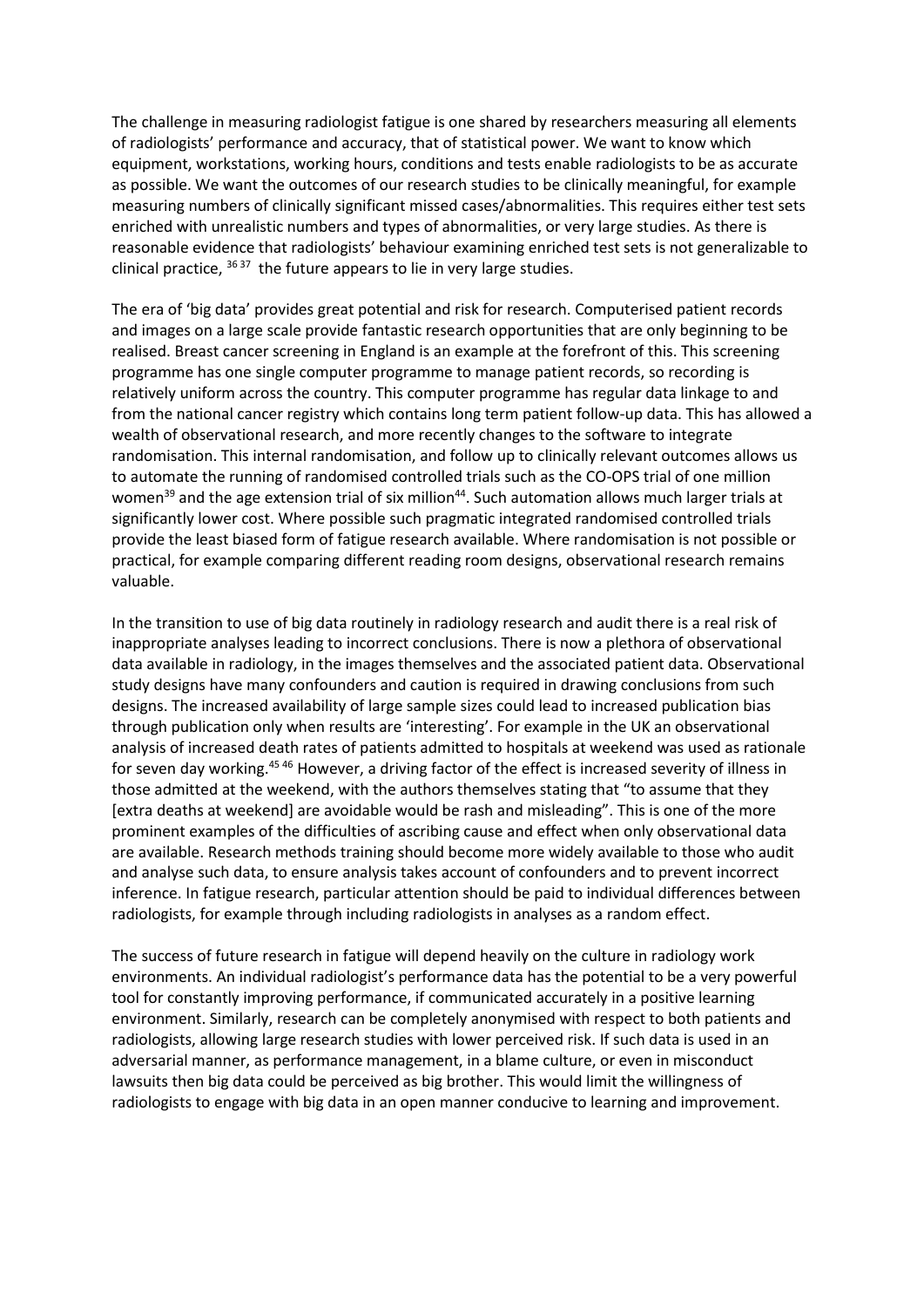### Conclusion

There is clear evidence that fatigue, particularly towards the end of a long shift, contributes to serious medical errors, and increases the risk of missing abnormalities on imaging. There is a research need to investigate which interventions could reduce fatigue related errors, and which measures of fatigue are strong early indicators of a fatigued state that may lead to medical errors. The advent of big data in healthcare provides an opportunity to undertake large studies to address these questions, but attention must be paid to addressing confounding.

### **Acknowledgements and Funding**

Dr Taylor-Phillips and Dr Stinton are supported by the NIHR CLAHRC West Midlands. Dr Taylor-Phillips is supported by an NIHR career development fellowship (CDF-2016-09-018). The opinions are those of the authors and not the NIHR, the NHS or the department of Health.

## References

- 1. Hogan H, Healey F, Neale G, et al. Preventable deaths due to problems in care in English acute hospitals: a retrospective case record review study. 2012:bmjqs-2012-001159. doi: 10.1136/bmjqs-2012-001159 %J BMJ Quality & amp; Safety
- 2. Chief Medical Officer. An organisation with a memory: Report of an expert group on learning from adverse events in the NHS. London: The Stationery Office, 2000.
- 3. Lockley SW, Barger LK, Ayas NT, et al. Effects of health care provider work hours and sleep deprivation on safety and performance. *Joint Commission journal on quality and patient safety* 2007;33(11 Suppl):7-18. [published Online First: 2008/01/05]
- 4. Barger LK, Cade BE, Ayas NT, et al. Extended work shifts and the risk of motor vehicle crashes among interns. *The New England journal of medicine* 2005;352(2):125-34. doi: 10.1056/NEJMoa041401 [published Online First: 2005/01/14]
- 5. Hanna TN, Lamoureux C, Krupinski EA, et al. Effect of Shift, Schedule, and Volume on Interpretive Accuracy: A Retrospective Analysis of 2.9 Million Radiologic Examinations. *Radiology* 2018;287(1):205-12. doi: 10.1148/radiol.2017170555 [published Online First: 2017/11/21]
- 6. Radiologists RCo. Clinical Radiology UK workforce census 2014 report. London: The Royal College of Radiologists, 2015.
- 7. Pigeon WR, Sateia MJ, Ferguson RJ. Distinguishing between excessive daytime sleepiness and fatigue: toward improved detection and treatment. *Journal of psychosomatic research* 2003;54(1):61-9. [published Online First: 2002/12/31]
- 8. Shahid A, Shen J, Shapiro CM. Measurements of sleepiness and fatigue. *Journal of psychosomatic research* 2010;69(1):81-9. doi: 10.1016/j.jpsychores.2010.04.001 [published Online First: 2010/07/16]
- 9. Xu R, Zhang C, He F, et al. How Physical Activities Affect Mental Fatigue Based on EEG Energy, Connectivity, and Complexity. *Frontiers in neurology* 2018;9:915-15. doi: 10.3389/fneur.2018.00915
- 10. Krupinski E, Reiner BI. Real-time occupational stress and fatigue measurement in medical imaging practice. *Journal of digital imaging* 2012;25(3):319-24. doi: 10.1007/s10278-011- 9439-1 [published Online First: 2011/11/30]
- 11. Waite S, Kolla S, Jeudy J, et al. Tired in the Reading Room: The Influence of Fatigue in Radiology. *Journal of the American College of Radiology : JACR* 2017;14(2):191-97. doi: 10.1016/j.jacr.2016.10.009 [published Online First: 2016/12/14]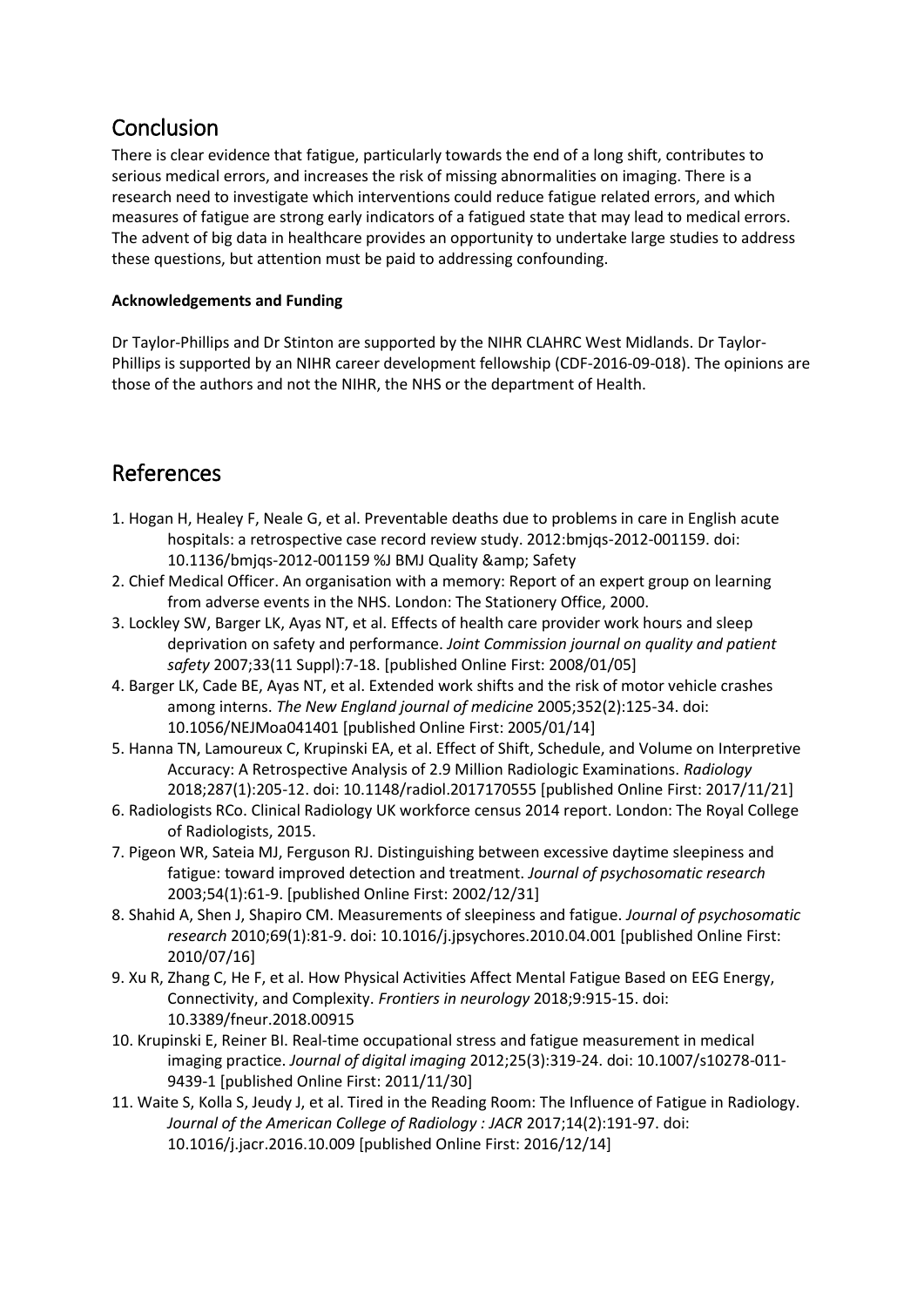- 12. Akerstedt T, Gillberg M. Subjective and objective sleepiness in the active individual. *The International journal of neuroscience* 1990;52(1-2):29-37. [published Online First: 1990/05/01]
- 13. Hoddes E, Zarcone V, Smythe H, et al. Quantification of sleepiness: a new approach. *Psychophysiology* 1973;10(4):431-6. [published Online First: 1973/07/01]
- 14. Johns MW. A new method for measuring daytime sleepiness: the Epworth sleepiness scale. *Sleep* 1991;14(6):540-5. [published Online First: 1991/12/01]
- 15. Rosenthal L, Roehrs TA, Roth T. The Sleep-Wake Activity Inventory: a self-report measure of daytime sleepiness. *Biological psychiatry* 1993;34(11):810-20. [published Online First: 1993/12/01]
- 16. Buysse DJ, Reynolds CF, 3rd, Monk TH, et al. The Pittsburgh Sleep Quality Index: a new instrument for psychiatric practice and research. *Psychiatry research* 1989;28(2):193-213. [published Online First: 1989/05/01]
- 17. Ahsberg E. Dimensions of fatigue in different working populations. *Scandinavian journal of psychology* 2000;41(3):231-41. [published Online First: 2000/10/21]
- 18. Miglioretti DL, Smith-Bindman R, Abraham L, et al. Radiologist characteristics associated with interpretive performance of diagnostic mammography. *Journal of the National Cancer Institute* 2007;99(24):1854-63. doi: 10.1093/jnci/djm238 [published Online First: 2007/12/13]
- 19. Maeda E, Yoshikawa T, Hayashi N, et al. Radiology reading-caused fatigue and measurement of eye strain with critical flicker fusion frequency. *Japanese journal of radiology* 2011;29(7):483-7. doi: 10.1007/s11604-011-0585-7 [published Online First: 2011/09/02]
- 20. Sheppard AL, Wolffsohn JS. Digital eye strain: prevalence, measurement and amelioration. 2018;3(1):e000146. doi: 10.1136/bmjophth-2018-000146 %J BMJ Open Ophthalmology
- 21. Thomson DR, Besner D, Smilek D. A critical examination of the evidence for sensitivity loss in modern vigilance tasks. *Psychological review* 2016;123(1):70-83. doi: 10.1037/rev0000021 [published Online First: 2015/11/03]
- 22. Mackworth N. Researches on the Measurement of Human Performance. London, UK: HMSO 1950.
- 23. See J, Howe S, Warm J, et al. Meta-analysis of the sensitivity decrement in vigilance. *Psychological Bulletin* 1995;117(2)
- 24. Gur D, Rockette HE, Armfield DR, et al. Prevalence effect in a laboratory environment. *Radiology* 2003;228(1):10-4. doi: 10.1148/radiol.2281020709 [published Online First: 2003/07/02]
- 25. Evans KK, Birdwell RL, Wolfe JM. If you don't find it often, you often don't find it: why some cancers are missed in breast cancer screening. *PloS one* 2013;8(5):e64366-e66. doi: 10.1371/journal.pone.0064366
- 26. Kompaniez-Dunigan E, Abbey CK, Boone JM, et al. Visual adaptation and the amplitude spectra of radiological images. *Cognitive research: principles and implications* 2018;3(1):3. doi: 10.1186/s41235-018-0089-4 [published Online First: 2018/02/06]
- 27. Blatter K, Cajochen C. Circadian rhythms in cognitive performance: Methodological constraints, protocols, theoretical underpinnings. *Physiology & Behavior* 2007;90(2-3):196-208. doi: 10.1016/j.physbeh.2006.09.009
- 28. Monk T. The post-lunch dip in performance. *Clinics in sports medicine* 2005;24(2):e15-23, xi-xii. doi: 10.1016/j.csm.2004.12.002
- 29. Krupinski EA, Berbaum KS, Caldwell RT, et al. Long radiology workdays reduce detection and accommodation accuracy. *Journal of the American College of Radiology : JACR* 2010;7(9):698-704. doi: 10.1016/j.jacr.2010.03.004 [published Online First: 2010/09/08]
- 30. Krupinski EA, Berbaum KS, Caldwell RT, et al. Do long radiology workdays affect nodule detection in dynamic CT interpretation? *Journal of the American College of Radiology : JACR* 2012;9(3):191-8. doi: 10.1016/j.jacr.2011.11.013 [published Online First: 2012/03/06]